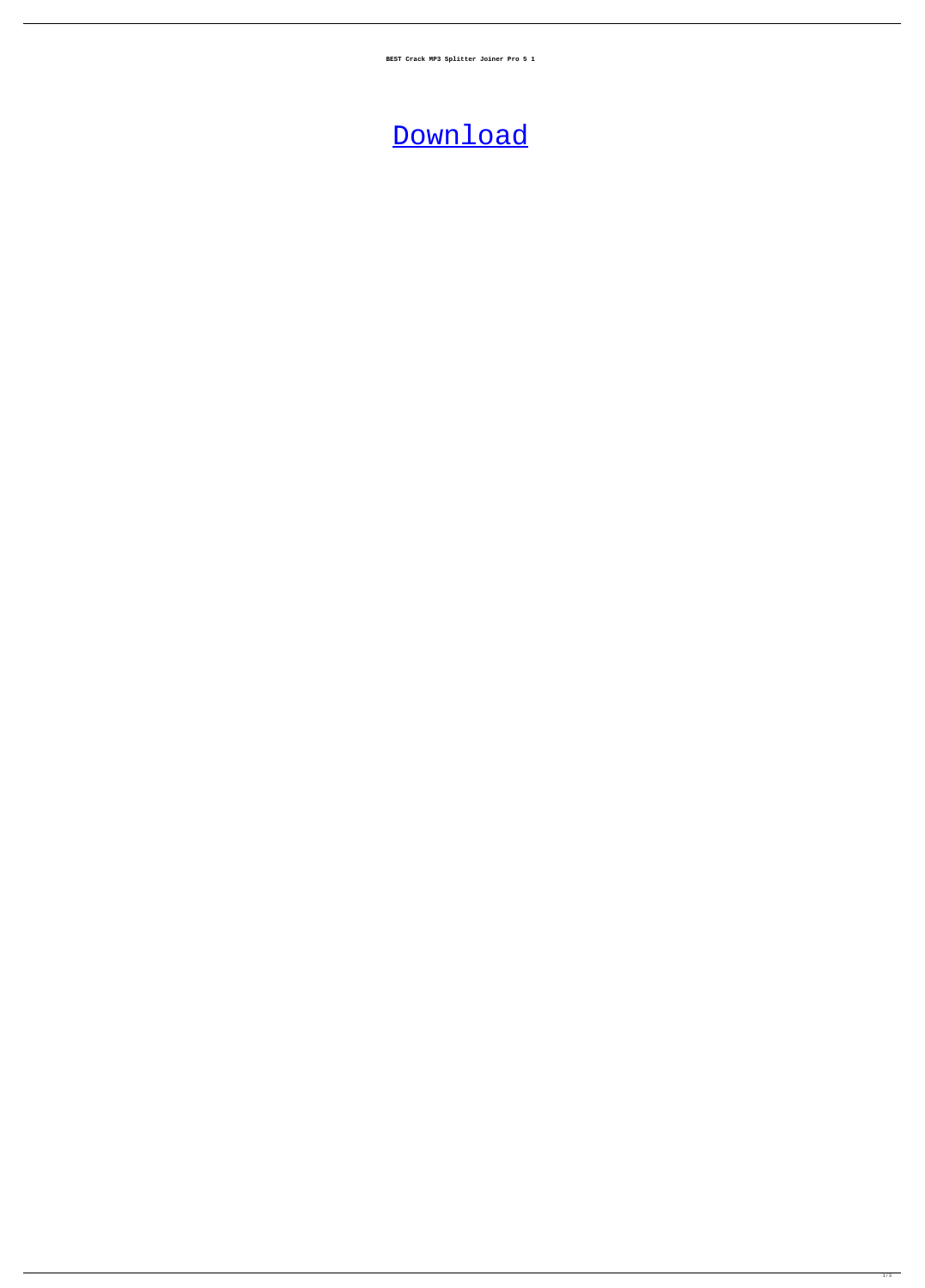Apr 25, 2020 Category:Audio software Category:MP3 Category:2004 software'use strict'; const resolvedOptions = require('@stormpath/client').resolvedOptions; module.exports = { endpointUrl: '/oauth2/token', clientId: resolve resolvedOptions.clientSecret, redirectUri: resolvedOptions.redirectUri, scope: resolvedOptions.scope, responseType: 'code', responseMode: 'query', authorizationEndpoint: resolvedOptions.authorizationEndpoint, accessTokenEn userInfoEndpoint: resolvedOptions.userInfoEndpoint, refreshTokenUrl: resolvedOptions.refreshTokenUrl, idTokenUrl: resolvedOptions.idTokenUrl; tokenUrl: resolvedOptions.tokenUrl, usernameAttribute: resolvedOptions.usernameA -<br>resolvedOptions.nameAttribute, }; Q: How can I resolve the nested content of an xml file into a hierarchy using Xpath Below is sample of xml content. I need to return nodes in a hierarchy. The output should be as below f code, but it doesn